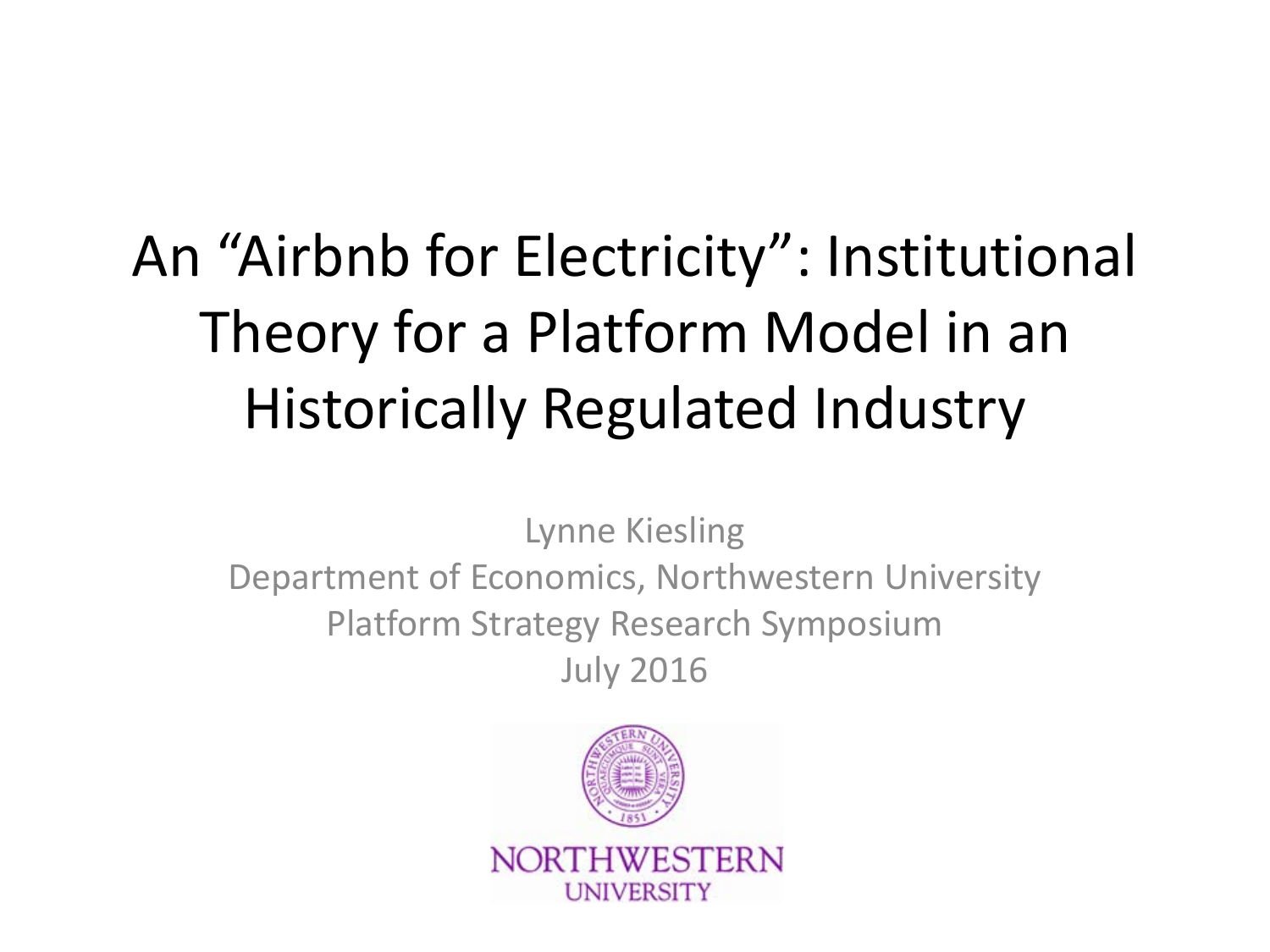# Airbnb as a multifaceted platform



Source: fontsinuse.com

• Market –

connecting buyers and sellers

- Governance rules creating community
- Enables innovation/adaptati on by users around the platform edge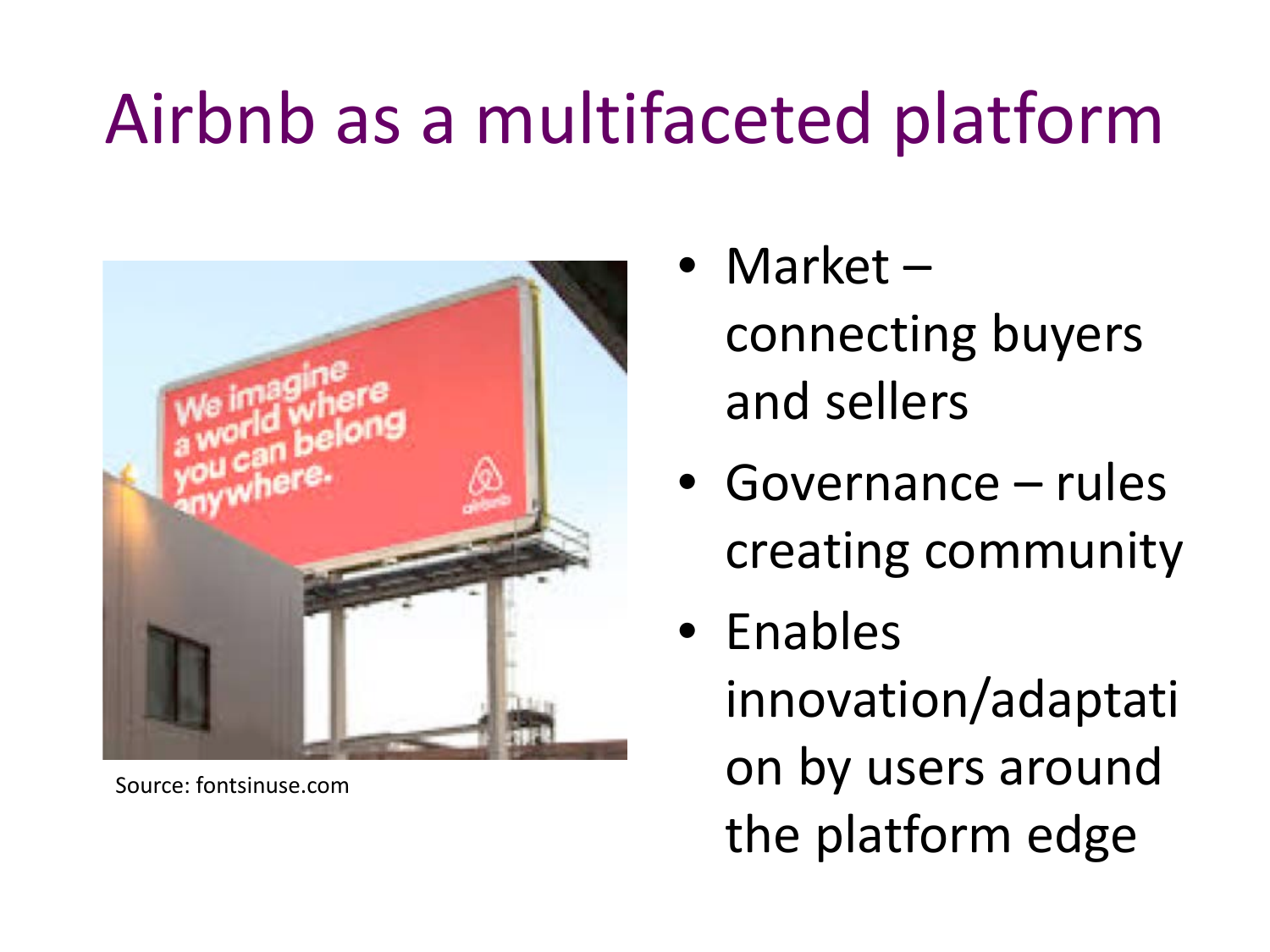## Today's power system

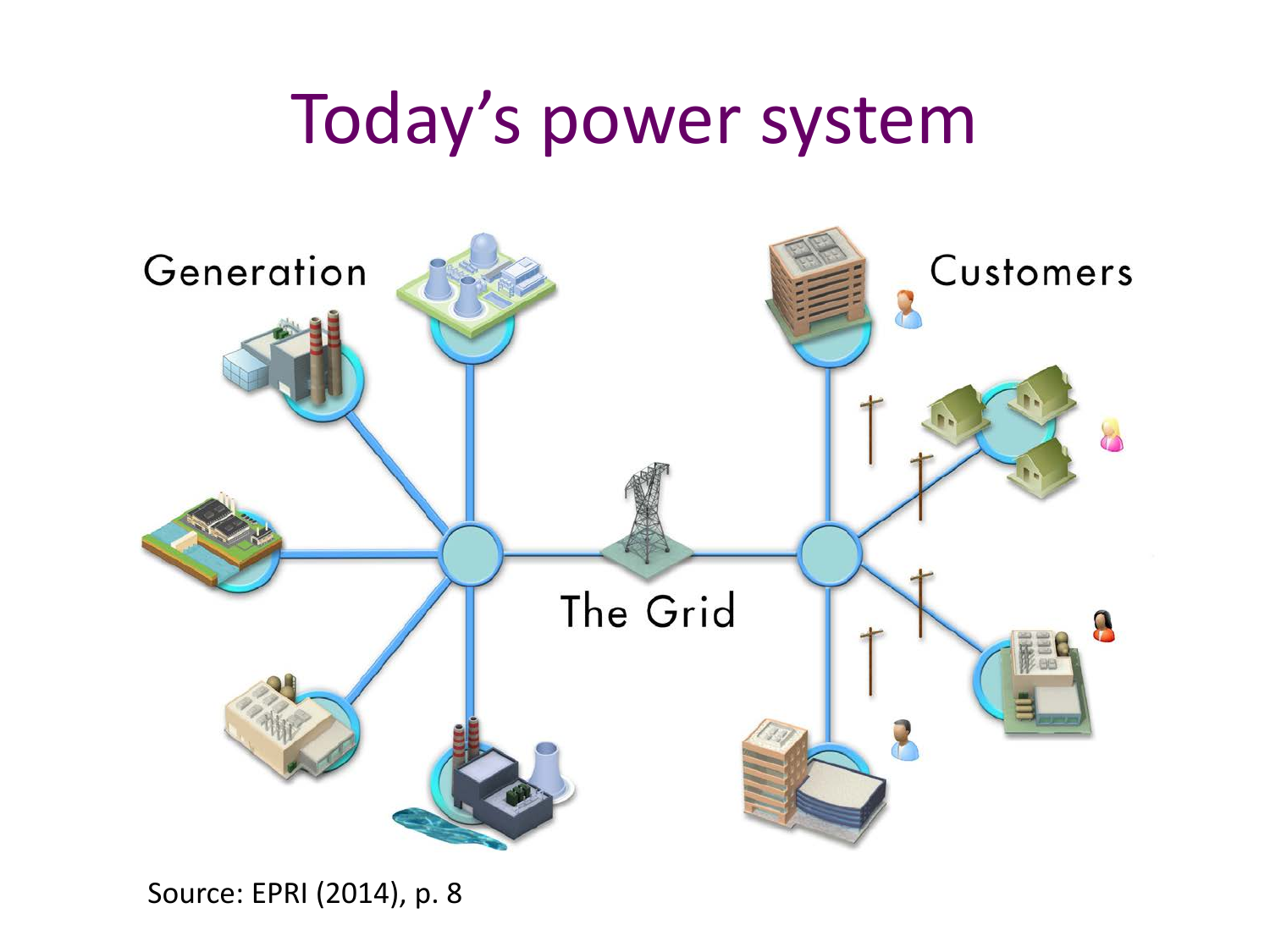## Distribution grid/network

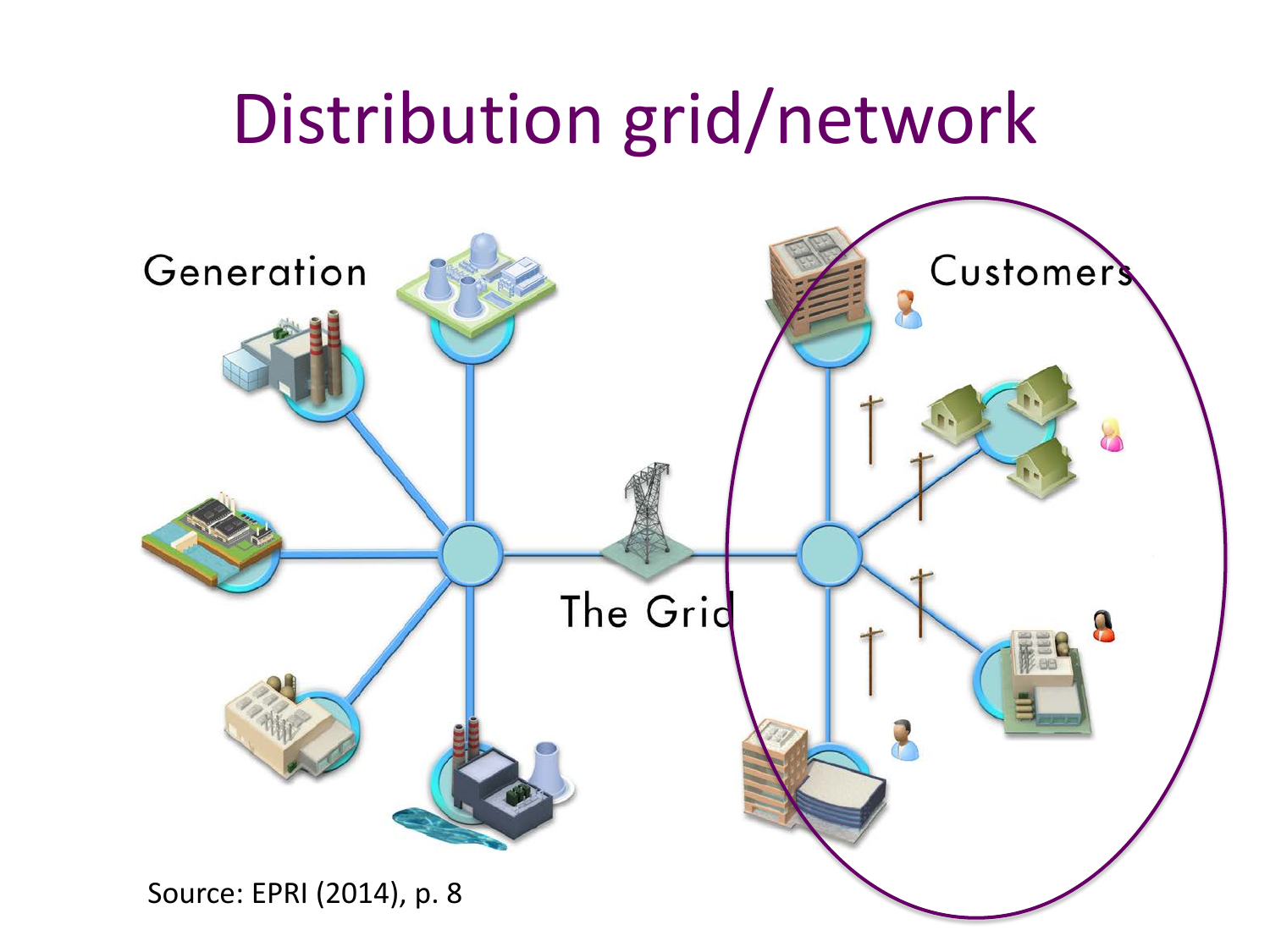# Electricity as a regulated monopoly industry

- Regulatory compact: bargain between regulators and regulated
	- State-level regulation establishes a legal entry barrier (market & wires)
	- Monopolist earns opportunity cost of capital in return for its obligation to serve
- Rate of return regulation based on cost recovery
- 20<sup>th</sup> century objectives: safe, reliable, affordable, uniform universal service
	- Even in this architecture, electricity need not be just a commodity
- 20<sup>th</sup> century model: build build build, regulators approve investments, expenditures, rates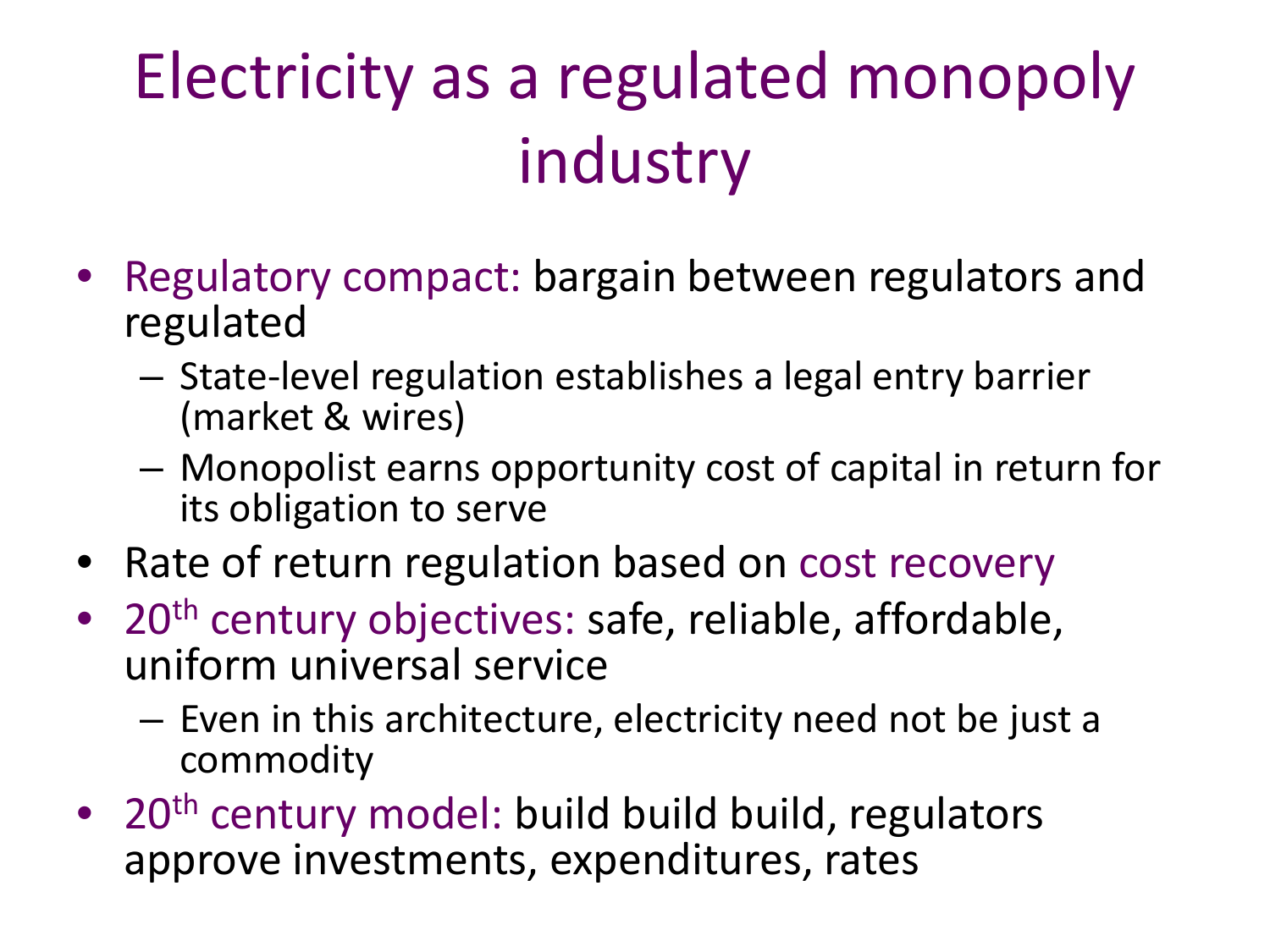## Transaction cost reducing innovation at the distribution edge

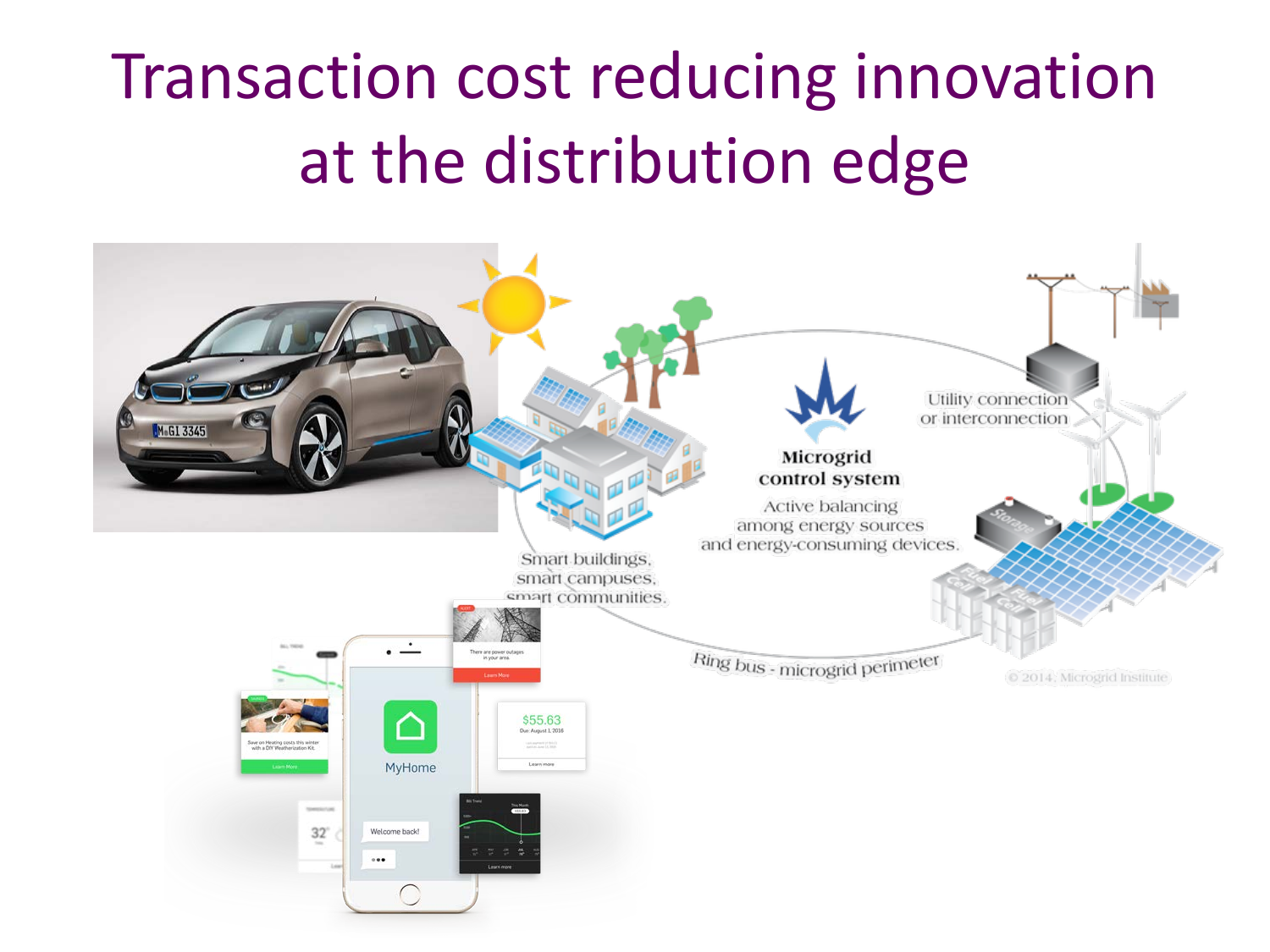# Entrenchment

- Status-quo preference and resistance to innovation by regulators and regulated
	- Physical infrastructure and regulatory institutions designed for centralized control in a vertically-integrated firm
- Entrenched industry with innovation and changing priorities around its edges
	- Digital transaction cost-reducing innovations
	- Distributed energy resources (DERs)
	- Consumer desire for decentralized control and ability to automate
	- $-21$ <sup>st</sup> century policy objectives: safe, reliable, affordable, cleaner, customizable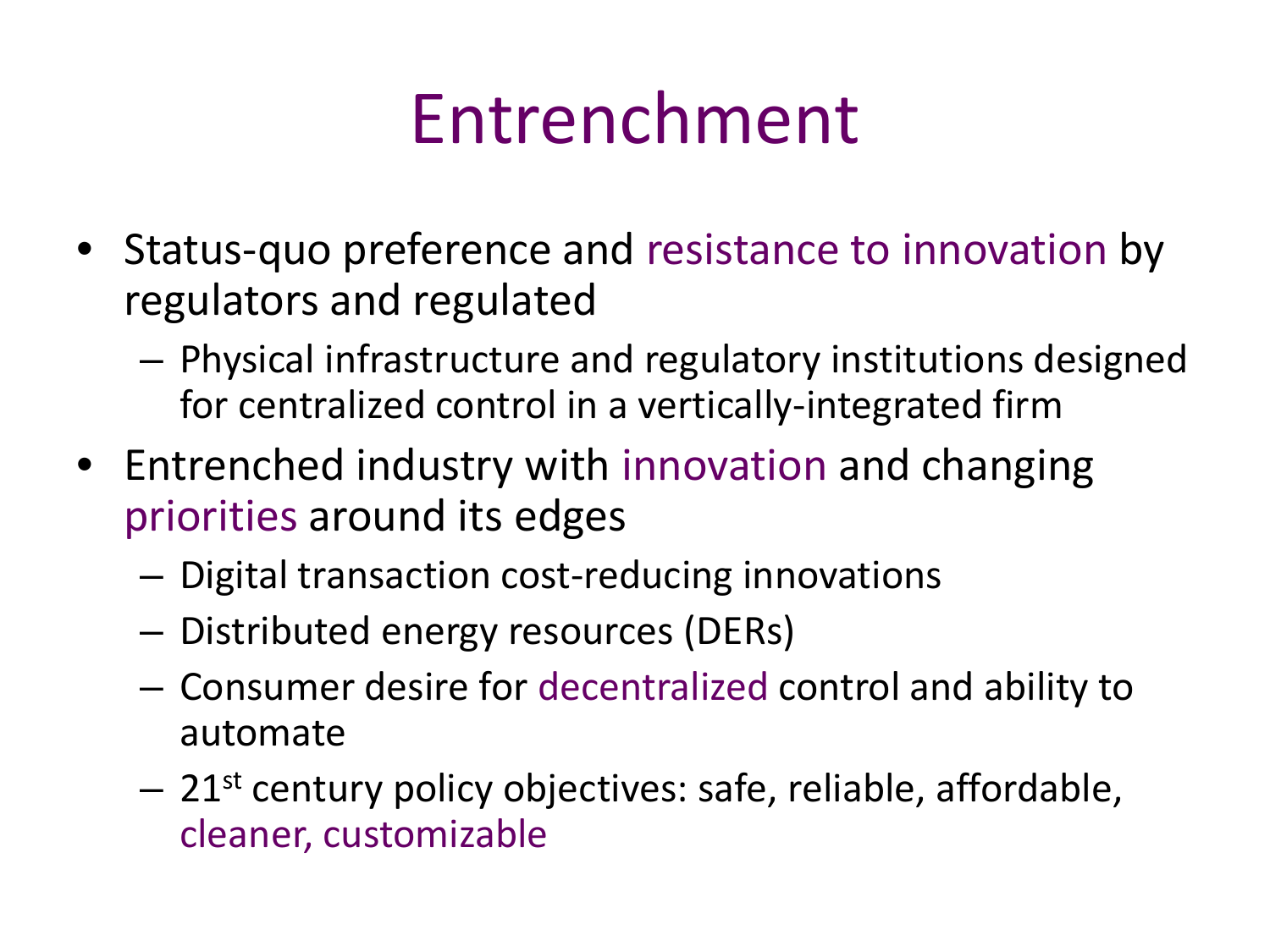# Thought experiment



Source: Wikimedia Commons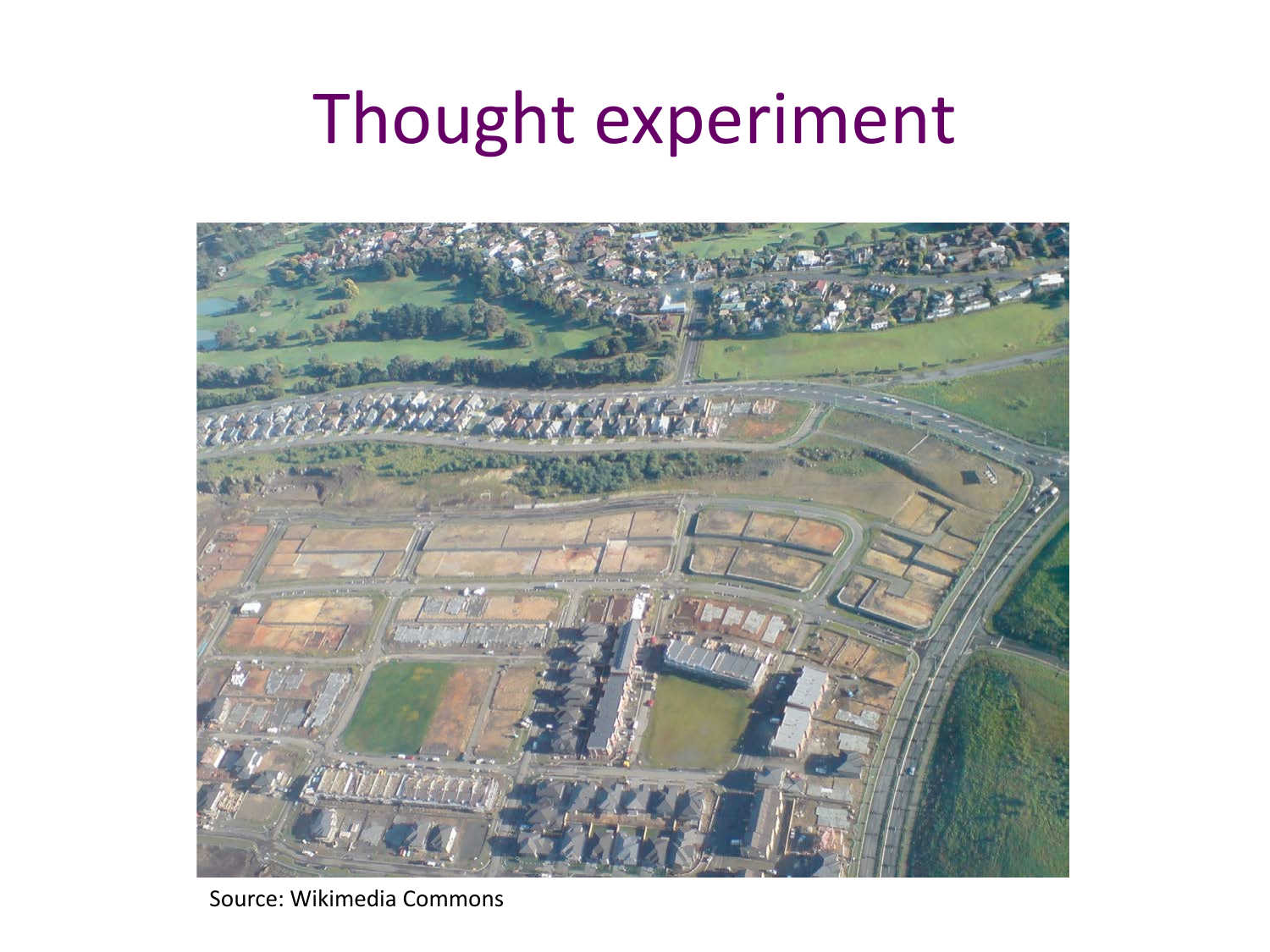#### Regulated wires company as a platform: wires and market

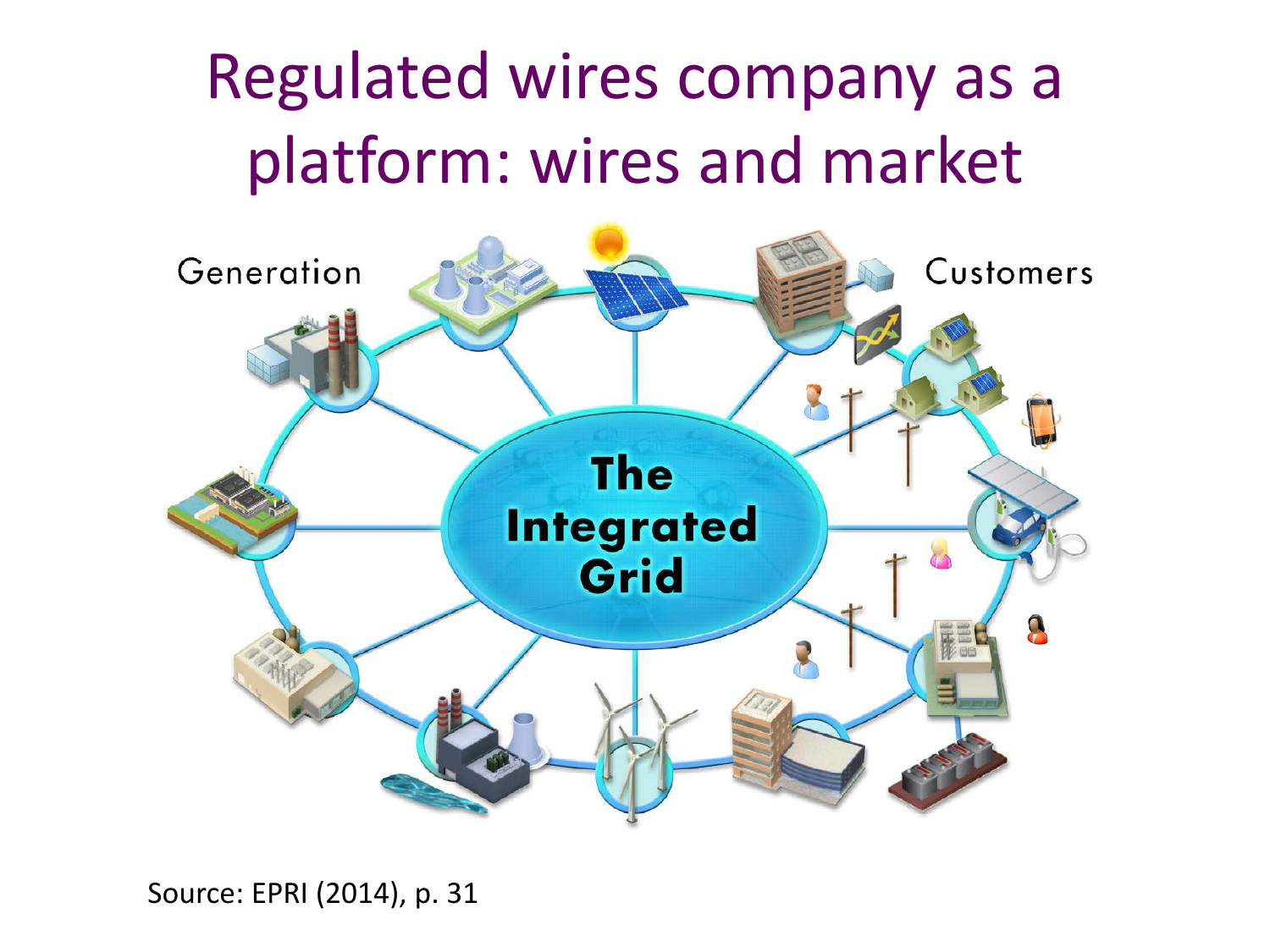# Platform literature

- Gawer's (2014) three platform concepts
	- Technology
	- Economic
	- Organizational-institutional-governance
- Technology and economic concepts are primarily static; governance/organization introduces a dynamic aspect
- All three are important in an evolution to a distribution platform in electricity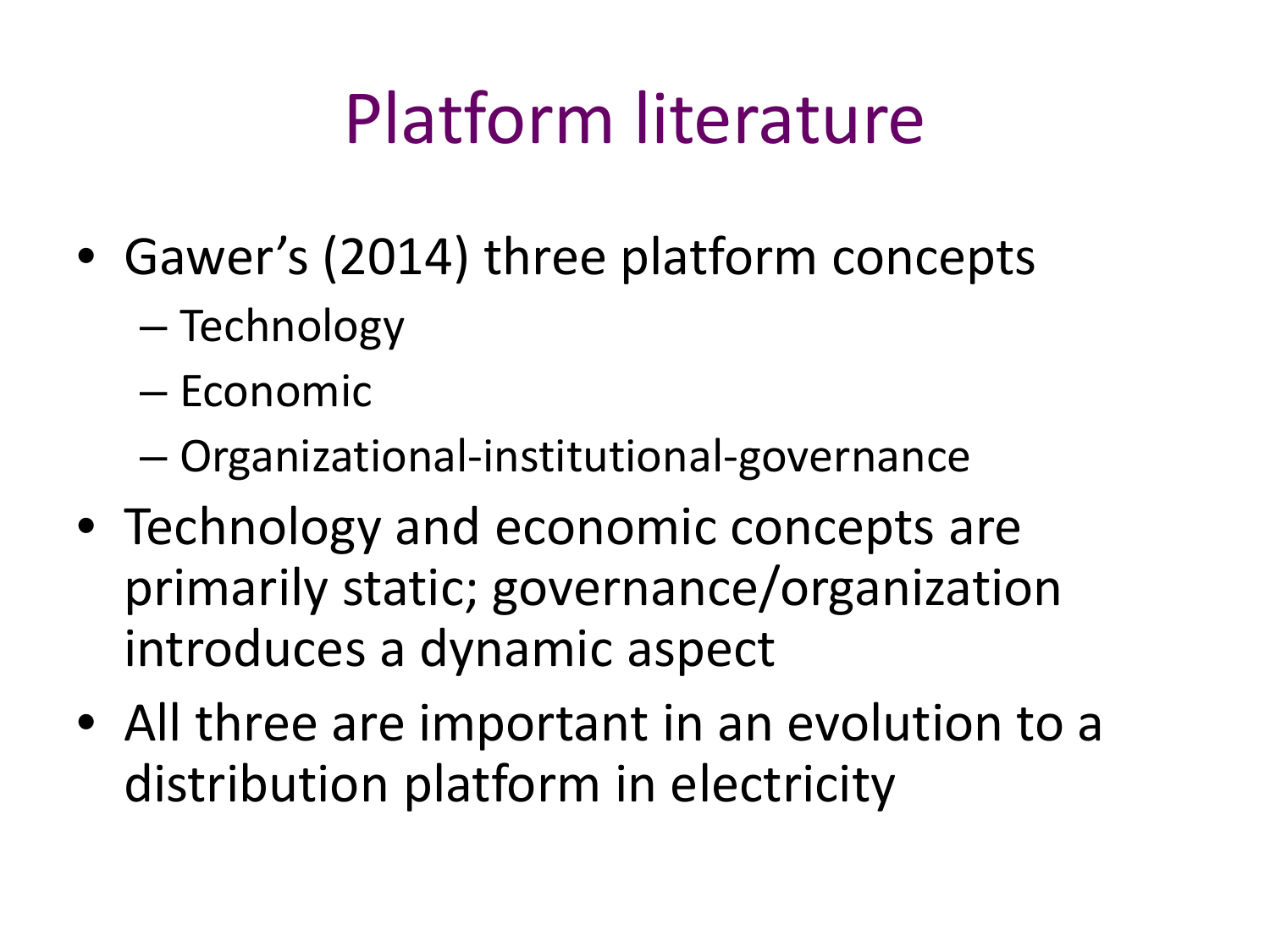## Transaction cost economics

- Williamson: model the firm as a governance framework that economizes on transaction costs
- 20<sup>th</sup> century regulated utility: integrated mechanical technologies, economies of scale and scope, high transaction costs mean vertical integration – "natural monopoly"
- Innovation that reduces transaction costs changes the transactional boundary of the firm – VI not necessary because transaction costs have fallen
- VI creates potential for incumbent vertical market power in retail markets (Kiesling 2014)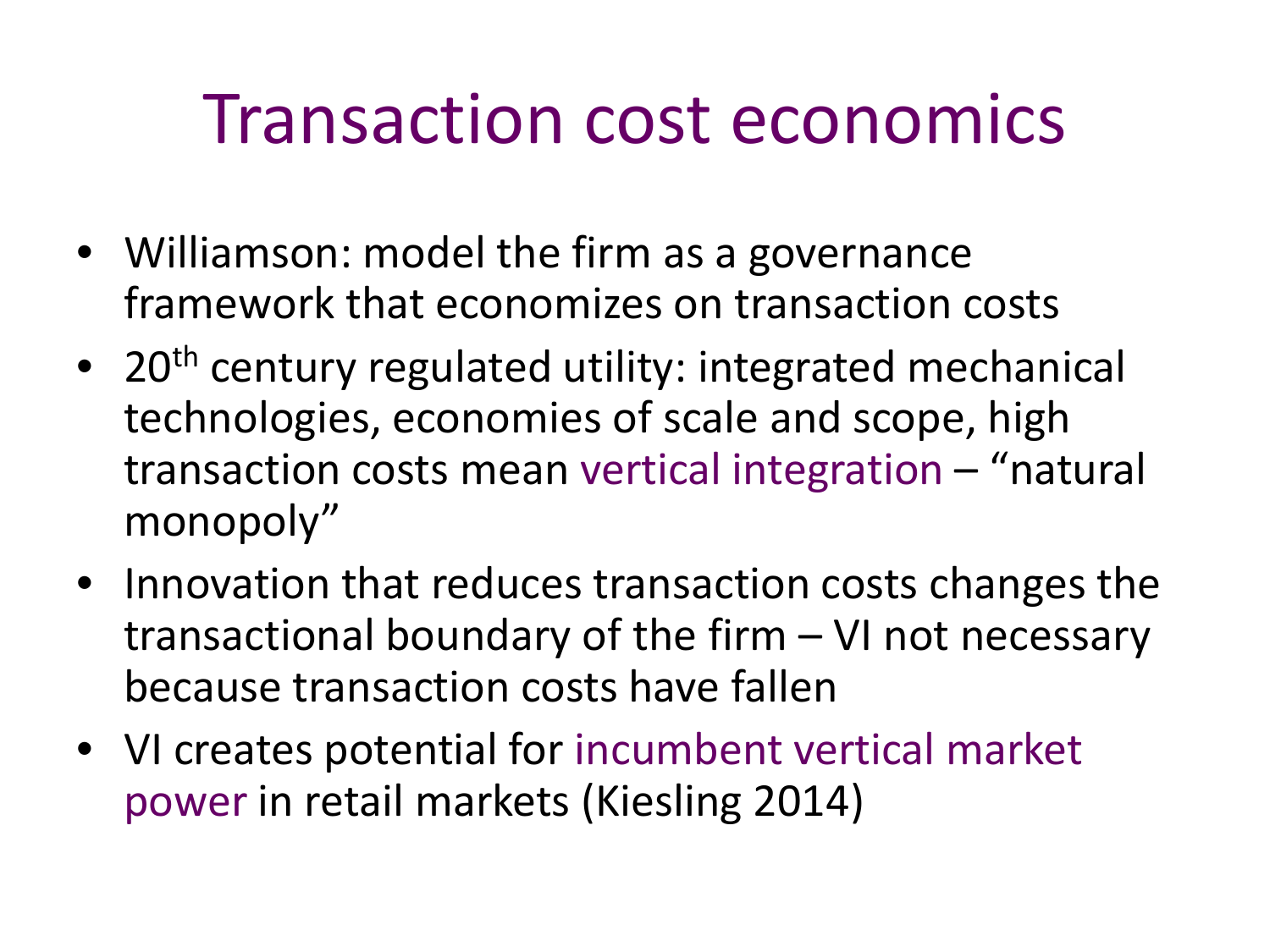#### Entrepreneurial theory: Experimentation

- Is part of the process of value creation through creative destruction
	- Product differentiation, bundling, change market boundaries, rivalry among differentiated bundles
	- New entrants are most likely to risk their resources doing so
	- Schumpeterian disruptive entrepreneur
- Is essential to entrepreneurial discovery of new knowledge, leading to value creation when innovation does not rely on regulatory permission

– Kirznerian equilibrating entrepreneur (with a dash of Hayek)

• Epistemic context: the knowledge relevant to coordination across individuals and across economic and environmental objectives is dispersed, private, often tacit, so regulatory mandates cannot replicate it